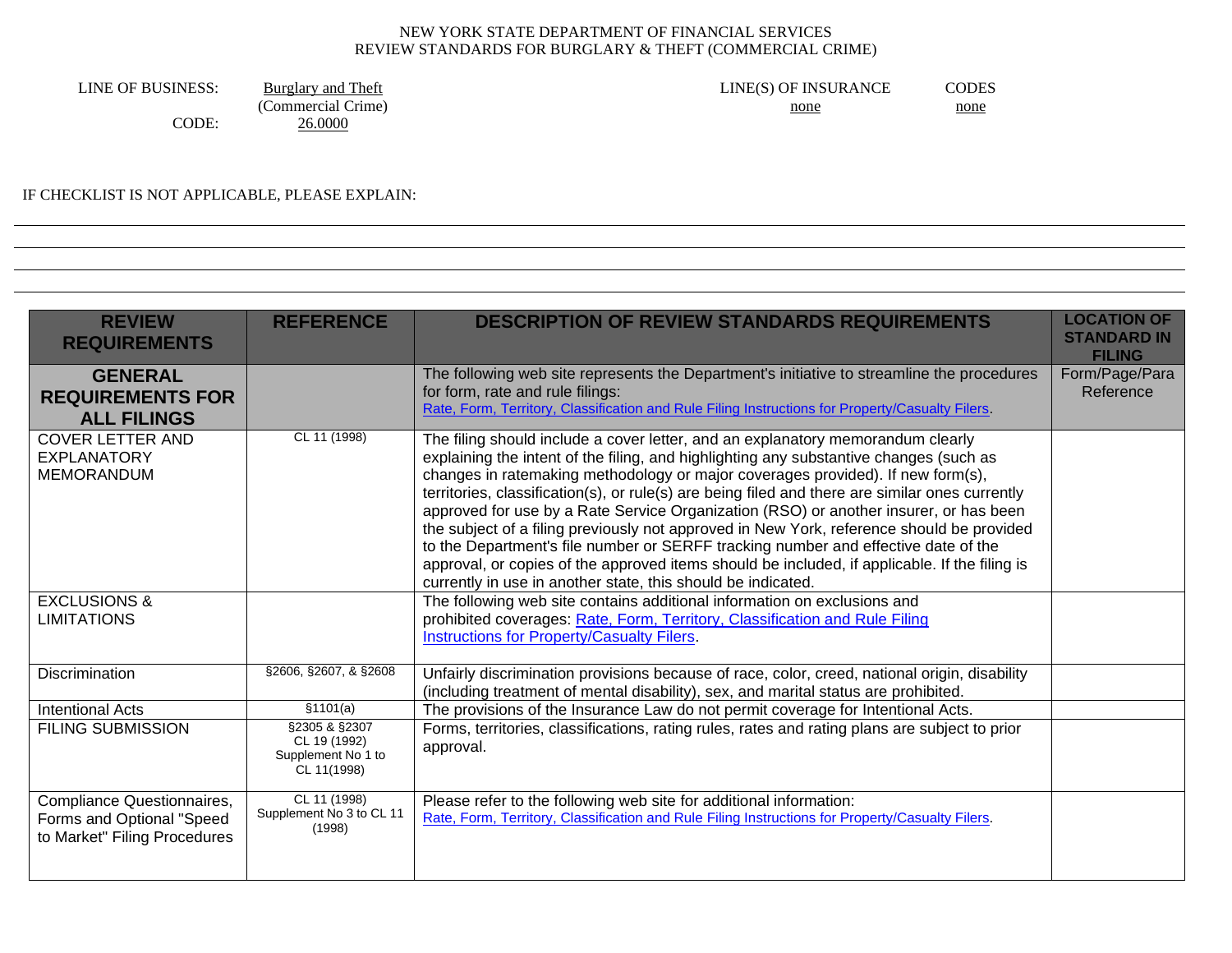| <b>REVIEW</b><br><b>REQUIREMENTS</b>      | <b>REFERENCE</b>                                                                                                       | <b>DESCRIPTION OF REVIEW STANDARDS REQUIREMENTS</b>                                                                                                                                                                                                                                                                                                                                                                                                                                                                                                                                                                                                                                                                                                                                                                                                                                                                                                                                                                                                                                                                      | <b>LOCATION OF</b><br><b>STANDARD IN</b><br><b>FILING</b> |
|-------------------------------------------|------------------------------------------------------------------------------------------------------------------------|--------------------------------------------------------------------------------------------------------------------------------------------------------------------------------------------------------------------------------------------------------------------------------------------------------------------------------------------------------------------------------------------------------------------------------------------------------------------------------------------------------------------------------------------------------------------------------------------------------------------------------------------------------------------------------------------------------------------------------------------------------------------------------------------------------------------------------------------------------------------------------------------------------------------------------------------------------------------------------------------------------------------------------------------------------------------------------------------------------------------------|-----------------------------------------------------------|
|                                           |                                                                                                                        |                                                                                                                                                                                                                                                                                                                                                                                                                                                                                                                                                                                                                                                                                                                                                                                                                                                                                                                                                                                                                                                                                                                          |                                                           |
| NO FILE OR FILING<br><b>EXEMPTIONS</b>    | Article 63<br>11NYCRR16 (Reg. 86)                                                                                      | An authorized insurer must obtain a "Special Risk License" prior to writing business in the<br>"Free Trade Zone". Such business shall be limited to a Special Risk defined as either a<br>Class 1 risk, Class 2 risk as enumerated in the list contained in Regulation 86, or a Class<br>3 risk. Although filing is not required for a Class 1 risk or a Class 2 risk, rates and policy<br>forms applied to special risks must still satisfy governing standards set forth in the<br>Insurance Law and regulations. If it is a class 3 risk then the company is required to file<br>for information only any form that has not been previously filed with the Superintendent<br>within three business days after the first delivery of a policy using such form, but no later<br>than 60 calendar days after the inception date of such policy. It should be noted that any<br>policy form that an insurer previously filed with the Superintendent and that the<br>Superintendent disapproved or rejected or that the insurer withdrew will not be considered<br>to have been previously filed with the Superintendent. |                                                           |
| PROHIBITED COVERAGES                      |                                                                                                                        | While the Department does not have an exhaustive list, some examples of prohibited<br>coverages include punitive damages and corporal punishment. Please refer to the<br>following web site for additional information:<br>Rate, Form, Territory, Classification and Rule Filing Instructions for Property/Casualty<br>Filers.                                                                                                                                                                                                                                                                                                                                                                                                                                                                                                                                                                                                                                                                                                                                                                                           |                                                           |
| SIDE BY SIDE<br><b>COMPARISON</b>         | CL 11 (1998)                                                                                                           | If the filing is a revision to existing form(s), territories, classification(s) or rule(s); Except for<br>simple, non-substantive changes, a side-by-side comparison of the form(s) or rule(s)<br>being proposed and those currently in use in New York, with all changes clearly marked<br>and explained in the company's cover letter or memorandum must be included. Revisions<br>to classifications and territories should include a comparison between those currently on<br>file (in New York) and those proposed, including relevant statistical data (experience) and<br>any rate or rate relativity effect. There should be a reference to the Department's<br>previous file number and/or a copy of the approval letter in which the current form(s),<br>territories, classification(s) or rule(s) were approved/acknowledged.                                                                                                                                                                                                                                                                                 |                                                           |
| <b>FORMS: POLICY</b><br><b>PROVISIONS</b> | §2307, §3105, §3106,<br>§3404, §3407, §3407-a,<br>§3435 & Article 54<br>11 NYCRR 86 (Reg. 95)<br>11NYCRR153 (Reg. 135) | The Commercial Lines Property Insurance Form Filing Compliance Questionnaire<br>contains detailed information for making a commercial property filing including required<br>policy provisions, exclusions, prohibited coverages, and standard language, available at:<br>Rate, Form, Territory, Classification and Rule Filing Instructions for Property/Casualty<br><b>Filers</b>                                                                                                                                                                                                                                                                                                                                                                                                                                                                                                                                                                                                                                                                                                                                       | Form/Page/Para<br>Reference                               |
| <b>APPLICATIONS</b>                       |                                                                                                                        |                                                                                                                                                                                                                                                                                                                                                                                                                                                                                                                                                                                                                                                                                                                                                                                                                                                                                                                                                                                                                                                                                                                          |                                                           |
| Filing exemption                          | \$2307(b)                                                                                                              | Applications which do not become part of the policy are exempt from filing requirements.<br>Please refer to Item I.N.1 of the Commercial Liability Insurance Form Filing Compliance<br>Questionnaire, available at: Rate, Form, Territory, Classification and Rule Filing<br>Instructions for Property/Casualty Filers.                                                                                                                                                                                                                                                                                                                                                                                                                                                                                                                                                                                                                                                                                                                                                                                                  |                                                           |
| <b>Fraud Warning Statement</b>            | §403(d)<br>11NYCRR86.4 (Reg. 95)                                                                                       | All applications must contain the prescribed fraud warning statement, which must be<br>incorporated immediately above the applicant's signature.                                                                                                                                                                                                                                                                                                                                                                                                                                                                                                                                                                                                                                                                                                                                                                                                                                                                                                                                                                         |                                                           |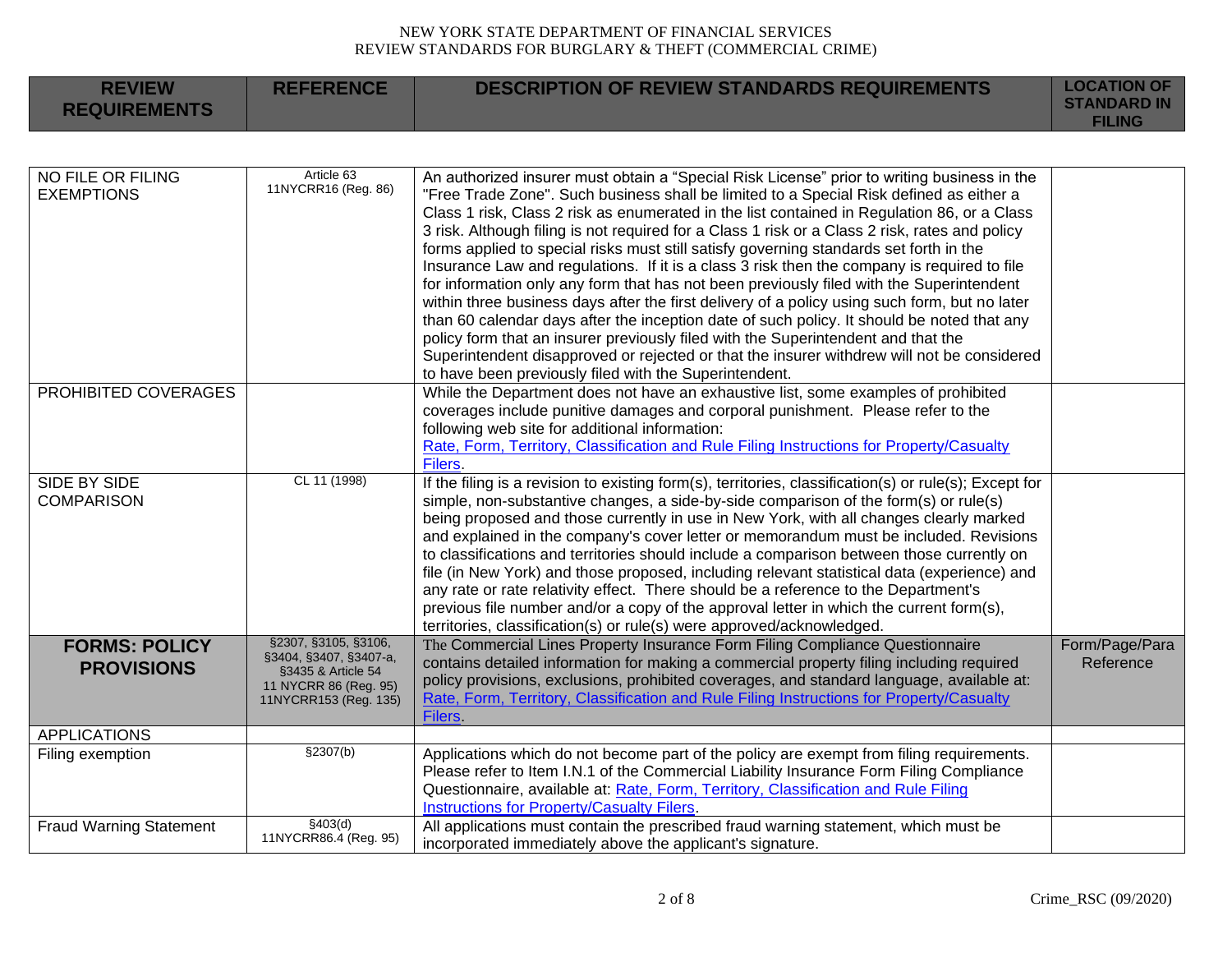|  | <b>REVIEW</b><br><b>REFERENCE</b><br><b>REQUIREMENTS</b> | DESCRIPTION OF REVIEW STANDARDS REQUIREMENTS | <b>LOCATION OF</b><br><b>STANDARD IN</b><br><b>FILING</b> |
|--|----------------------------------------------------------|----------------------------------------------|-----------------------------------------------------------|
|--|----------------------------------------------------------|----------------------------------------------|-----------------------------------------------------------|

| <b>APPRAISAL</b>               |                                       |                                                                                                |  |
|--------------------------------|---------------------------------------|------------------------------------------------------------------------------------------------|--|
| Procedure for selection of     | §3408                                 | While an appraisal provision is not required, such provision must comply with the              |  |
| umpire                         |                                       | requirements of §3408 for selection of an umpire on failure to agree.                          |  |
| <b>ARBITRATION</b>             |                                       | Arbitration of disputes between an insured and the insurer may not be required.                |  |
| <b>BLANK ENDORSEMENTS</b>      |                                       | Not permitted since a blank endorsement may change policy provisions without the proper        |  |
|                                |                                       | approval by this Department. An exception may be made for a blank form if its usage is         |  |
|                                |                                       | apparent based on the title/language of the form itself (such as a change in address form).    |  |
|                                |                                       | Forms containing check boxes with a space for language to be added are considered              |  |
|                                |                                       | blank endorsements and are subject to these rules.                                             |  |
| <b>CANCELLATION &amp; NON-</b> | §3426                                 | The Cancellation & Nonrenewal provisions apply to all commercial risk policies including       |  |
| <b>RENEWAL</b>                 | CL 14 (1986)<br>CL 11 (1989)          | policies issued or issued for delivery in New York covering risks with multi-state locations   |  |
|                                | Supplement No 1 to CL 11              | where the insured is principally headquartered in New York or the policy provides that         |  |
|                                | (1989)                                | New York Law will govern. Please refer to the Commercial Lines Cancellation and                |  |
|                                |                                       | Nonrenewal Form Filing Compliance Questionnaire for detailed cancellation and                  |  |
|                                |                                       | nonrenewal requirements, available at: Rate, Form, Territory, Classification and Rule          |  |
|                                |                                       | Filing Instructions for Property/Casualty Filers.                                              |  |
| Notice of Cancellation         | $\S3426(b)$ , (c), (h)(2), (g) &      | The cancellation provisions must comply with the statutory requirements for the content of     |  |
|                                | (1)                                   | the notice (including loss information), proof of notice, special provisions, and time frame   |  |
|                                |                                       | for giving notice. Any notice which fails to include a provision required by Section 3426      |  |
|                                |                                       | shall not be an effective notice of cancellation. Notice must be mailed/delivered to the first |  |
|                                |                                       | name insured and to the insured's authorized agent or broker. Please refer to Item I.A of      |  |
|                                |                                       | the Commercial Lines Cancellation and Nonrenewal Form Filing Compliance                        |  |
|                                |                                       | Questionnaire for detailed cancellation and nonrenewal requirements, available at:             |  |
|                                |                                       | Rate, Form, Territory, Classification and Rule Filing Instructions for Property/Casualty       |  |
|                                |                                       | Filers                                                                                         |  |
| Notice of Non Renewal          | $\text{\$3426(e), (g), (h)(2) & (l)}$ | The nonrenewal provisions must comply with the statutory requirements for the content of       |  |
|                                |                                       | the notice (including loss information), proof of notice, special provisions, and time frame   |  |
|                                |                                       | for giving notice. Any notice which fails to include a provision required by Section 3426      |  |
|                                |                                       | shall not be an effective notice of nonrenewal. Notice must be mailed/delivered to the first   |  |
|                                |                                       | name insured and to the insured's authorized agent or broker. Please refer to Item I.B of      |  |
|                                |                                       | the Commercial Lines Cancellation and Nonrenewal Form Filing Compliance                        |  |
|                                |                                       | Questionnaire for detailed cancellation and nonrenewal requirements, available at:             |  |
|                                |                                       | Rate, Form, Territory, Classification and Rule Filing Instructions for Property/Casualty       |  |
|                                |                                       | Filers.                                                                                        |  |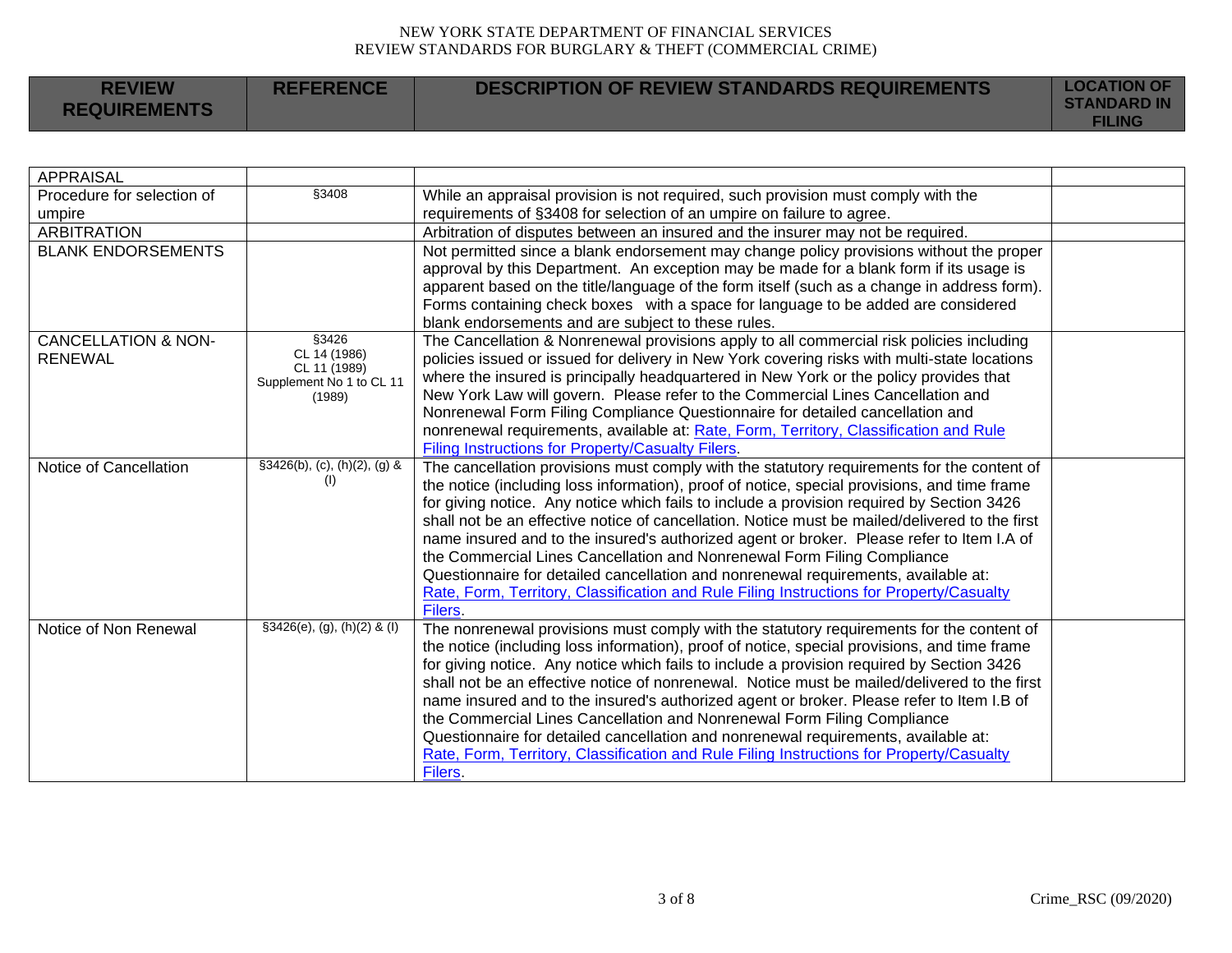| <b>REVIEW</b><br><b>REQUIREMENTS</b>    | <b>REFERENCE</b>       | <b>DESCRIPTION OF REVIEW STANDARDS REQUIREMENTS</b>                                                                                                                                                                                                                                                                                                                                                                                                                                                                                                                                                                                                                                                   | <b>LOCATION OF</b><br><b>STANDARD IN</b><br><b>FILING</b> |
|-----------------------------------------|------------------------|-------------------------------------------------------------------------------------------------------------------------------------------------------------------------------------------------------------------------------------------------------------------------------------------------------------------------------------------------------------------------------------------------------------------------------------------------------------------------------------------------------------------------------------------------------------------------------------------------------------------------------------------------------------------------------------------------------|-----------------------------------------------------------|
|                                         |                        |                                                                                                                                                                                                                                                                                                                                                                                                                                                                                                                                                                                                                                                                                                       |                                                           |
| <b>Required Policy Period</b>           | $$3426(a)(2)$ & (d)(2) | A required policy period means a period of one year from the date as of which a covered<br>policy is renewed or first issued. A policy issued for less than one year must be in<br>compliance with statutory reasons outlined in §3426(d)(2). Please refer to Item II of the<br>Commercial Lines Cancellation and Nonrenewal Form Filing Compliance Questionnaire<br>for detailed cancellation and nonrenewal requirements, available at: Rate, Form, Territory,<br>Classification and Rule Filing Instructions for Property/Casualty Filers.                                                                                                                                                         |                                                           |
| Permissible Reasons for<br>Cancellation | $$3426(b), (c)$ & (h)  | A policy may be cancelled for any valid underwriting reason during the first 60 days a<br>policy is in force. After the first 60 days, reasons for cancellation are limited to statutory<br>references. Please refer to Item I.A. 2 of the Commercial Lines Cancellation and<br>Nonrenewal Form Filing Compliance Questionnaire for detailed cancellation and<br>nonrenewal requirements, available at: Rate, Form, Territory, Classification and Rule<br><b>Filing Instructions for Property/Casualty Filers.</b>                                                                                                                                                                                    |                                                           |
| Permissible Reasons for<br>Non Renewal  | $$3426(e)$ & (h)       | A valid underwriting reason must be specifically listed in notice. Please refer to the<br>Commercial Lines Cancellation and Nonrenewal Form Filing Compliance Questionnaire<br>for detailed cancellation and nonrenewal requirements, available at: Rate, Form, Territory,<br>Classification and Rule Filing Instructions for Property/Casualty Filers.                                                                                                                                                                                                                                                                                                                                               |                                                           |
| <b>Conditional Renewal</b>              | \$3426(e)(1)(B)        | A conditional renewal notice is required for any change in the policy less favorable to the<br>policyholder. Such notice must contain the specific reason or reasons for conditional<br>renewal and must comply with the statutory requirements for the content of the notice<br>(including loss information), proof of notice, special provisions, and time frame for giving<br>notice. Please refer to Item I.B.2 and I.B.3 of the Commercial Lines Cancellation and<br>Nonrenewal Form Filing Compliance Questionnaire for detailed cancellation and<br>nonrenewal requirements, available at: Rate, Form, Territory, Classification and Rule<br>Filing Instructions for Property/Casualty Filers. |                                                           |
| Suspension                              | \$3426(m)              | A suspension of coverage shall not be considered a cancellation of coverage.                                                                                                                                                                                                                                                                                                                                                                                                                                                                                                                                                                                                                          |                                                           |
| <b>FORMS MISCELLANEOUS</b>              | \$3407(a)              | All Property and Casualty insurance policies must contain a provision equal or more<br>favorable to the provisions of §3407(a)                                                                                                                                                                                                                                                                                                                                                                                                                                                                                                                                                                        |                                                           |
| <b>Numbered Forms</b>                   | \$2307(b)              | All policy forms and endorsements filed with the Department must include an identification<br>number. Please refer to Item I.h of the Commercial Lines Property Insurance Form Filing<br>Compliance Questionnaire, available at: Rate, Form, Territory, Classification and Rule<br><b>Filing Instructions for Property/Casualty Filers.</b>                                                                                                                                                                                                                                                                                                                                                           |                                                           |
| <b>Unlicensed Companies</b>             | \$2307(b)              | All policy forms and endorsements filed with the Department may only include the names<br>of insurers licensed in the State of New York. Please refer to Item I f of the Commercial<br>Lines Property Insurance Form Filing Compliance Questionnaire, available at: Rate,<br>Form, Territory, Classification and Rule Filing Instructions for Property/Casualty Filers.                                                                                                                                                                                                                                                                                                                               |                                                           |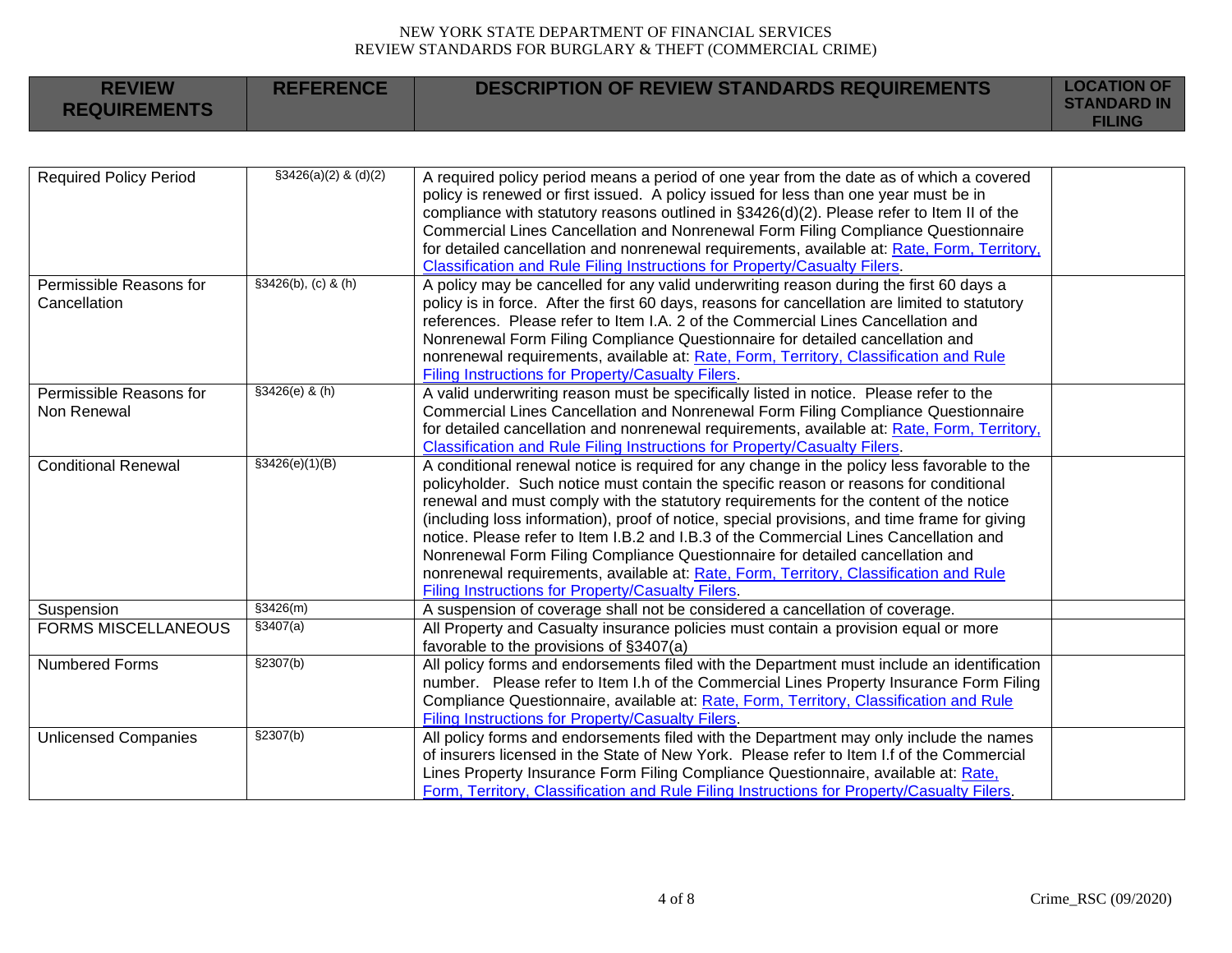| <b>REVIEW</b><br><b>REQUIREMENTS</b> | <b>REFERENCE</b>                                        | <b>DESCRIPTION OF REVIEW STANDARDS REQUIREMENTS</b>                                                                                                                                                                                                                                                                                                                                                                                                                                                                                                                                                                                                                                                                                                                                                                                                                                                                                                  | <b>LOCATION OF</b><br><b>STANDARD IN</b><br><b>FILING</b> |
|--------------------------------------|---------------------------------------------------------|------------------------------------------------------------------------------------------------------------------------------------------------------------------------------------------------------------------------------------------------------------------------------------------------------------------------------------------------------------------------------------------------------------------------------------------------------------------------------------------------------------------------------------------------------------------------------------------------------------------------------------------------------------------------------------------------------------------------------------------------------------------------------------------------------------------------------------------------------------------------------------------------------------------------------------------------------|-----------------------------------------------------------|
|                                      |                                                         |                                                                                                                                                                                                                                                                                                                                                                                                                                                                                                                                                                                                                                                                                                                                                                                                                                                                                                                                                      |                                                           |
| <b>FICTITIOUS GROUPS</b>             | §3435<br>11NYCRR301 (Reg. 134)<br>11NYCRR153 (Reg. 135) | The provisions of §3435 and Regulations 134 and 135 do not permit fictitious groups.<br>The issuance of group property & casualty insurance is limited to either not-for-profit or<br>municipality insureds, or purchasing groups formed under the Federal Liability Risk<br>Retention Act of 1986 or quasi-group policies through a mass merchandising, safety<br>group or similar program, in connection with State law or a Federal purchasing group.<br>Please refer Item II of the Commercial Lines Property Insurance Form Filing Compliance<br>Questionnaire, available at : Rate, Form, Territory, Classification and Rule Filing<br>Instructions for Property/Casualty Filers.                                                                                                                                                                                                                                                              |                                                           |
| <b>GROUP POLICIES</b>                | §3435<br>11NYCRR301 (Reg. 134)<br>11NYCRR153 (Reg. 135) | The provisions of §3435 and Regulations 134 and 135 do not permit fictitious groups.<br>The issuance of group property & casualty insurance is limited to either not-for-profit or<br>municipality insureds, or purchasing groups formed under the Federal Liability Risk<br>Retention Act of 1986 or quasi-group policies through a mass merchandising, safety<br>group or similar program, in connection with State law or a Federal purchasing group.<br>Group policies must comply with the provisions of Regulations 134 & 135 including the<br>following: general requirements, group policy minimum standards, premium collection and<br>payment, dividend plans and form and rate filings requirements. Please refer Item II of<br>the Commercial Lines Property Insurance Form Filing Compliance Questionnaire,<br>available at: Rate, Form, Territory, Classification and Rule Filing Instructions for<br><b>Property/Casualty Filers.</b> |                                                           |
| <b>PARTICIPATING POLICIES</b>        | §4106                                                   | A participating policy provision is not required. However, when the provision is included,<br>the board of directors may make reasonable classifications of policies in order to issue<br>payment of dividends. Such classifications must be filed for approval and be fair and not<br>unfairly discriminatory.                                                                                                                                                                                                                                                                                                                                                                                                                                                                                                                                                                                                                                      |                                                           |
| <b>VOIDANCE</b>                      | §3105 & §3106<br>§3106                                  | May not void a policy unless the misrepresentation is material. No misrepresentation<br>shall be deemed material unless knowledge by the insurer of the facts misrepresented<br>would have led to a refusal by the insurer to make such contract. Please refer to Item I.H<br>of the Commercial Liability Insurance Form Filing Compliance Questionnaire and Item I.c<br>of the Commercial Lines Property Insurance Form Filing Compliance Questionnaire,<br>available at: Rate, Form, Territory, Classification and Rule Filing Instructions for<br><b>Property/Casualty Filers.</b>                                                                                                                                                                                                                                                                                                                                                                |                                                           |
| <b>WARRANTIES</b>                    |                                                         | A breach of warranty shall not void a policy unless the breach of warranty is material.                                                                                                                                                                                                                                                                                                                                                                                                                                                                                                                                                                                                                                                                                                                                                                                                                                                              |                                                           |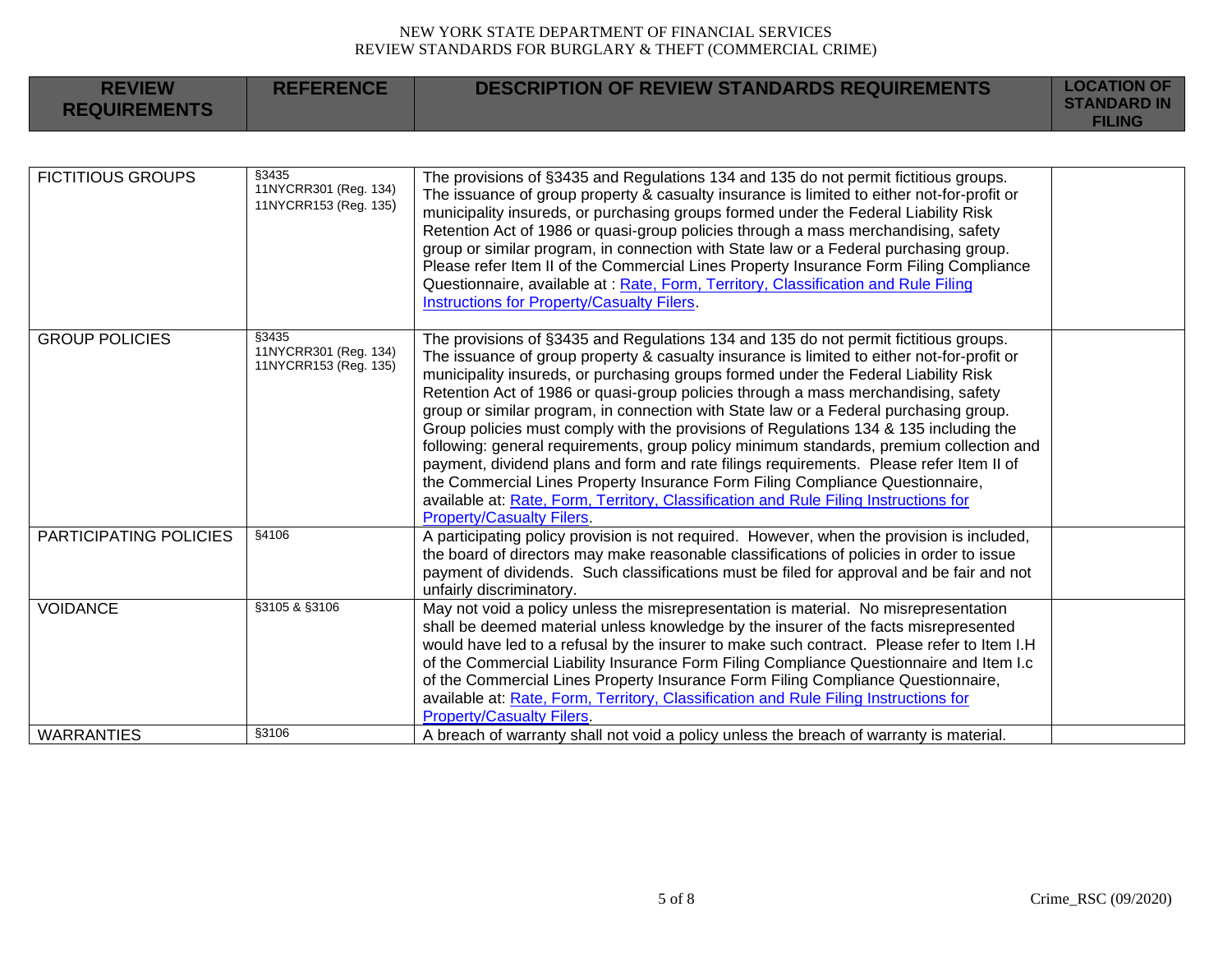| <b>REVIEW</b><br><b>REQUIREMENTS</b>                                                       | <b>REFERENCE</b>                                                             | <b>DESCRIPTION OF REVIEW STANDARDS REQUIREMENTS</b>                                                                                                                                                                                                                                                                                                                                                                                                                                                                                                                                                                                                                                                                                                                                                                                                                                                                      | <b>LOCATION OF</b><br><b>STANDARD IN</b><br><b>FILING</b> |
|--------------------------------------------------------------------------------------------|------------------------------------------------------------------------------|--------------------------------------------------------------------------------------------------------------------------------------------------------------------------------------------------------------------------------------------------------------------------------------------------------------------------------------------------------------------------------------------------------------------------------------------------------------------------------------------------------------------------------------------------------------------------------------------------------------------------------------------------------------------------------------------------------------------------------------------------------------------------------------------------------------------------------------------------------------------------------------------------------------------------|-----------------------------------------------------------|
|                                                                                            |                                                                              |                                                                                                                                                                                                                                                                                                                                                                                                                                                                                                                                                                                                                                                                                                                                                                                                                                                                                                                          |                                                           |
| <b>RATES &amp; RATING PLANS</b>                                                            | §2304 & §2344<br>11NYCRR161 (Reg. 129)<br>Supplement No 4 to CL 11<br>(1998) | All rates, rating plans, and rating rules filings must be submitted in accordance with the<br>instructions of Supplement No. 4 to Circular Letter 11 (1998) which outlines the new<br>mandatory filing procedures effective September 16, 2002. These procedures contain the<br>minimum required information that must accompany all rate, rating plan, and rating rule<br>filings. Rate filings must include appropriate supporting information as outlined in the<br>Rate Filing Sequence Checklist. Please note the relevant requirements contained in<br>Section 2304 of the New York Insurance Law. For commercial lines filings subject to flex-<br>rating under Section 2344, please also refer to Regulation 129 (11 NYCRR 161). Please<br>refer to the Department's web site for additional information at: Rate, Form, Territory,<br>Classification and Rule Filing Instructions for Property/Casualty Filers. | Form/Page/Para<br>Reference                               |
| <b>ADOPTIONS OF RATE</b><br><b>SERVICE</b><br><b>ORGANIZATIONS (RSO)</b><br><b>FILINGS</b> |                                                                              |                                                                                                                                                                                                                                                                                                                                                                                                                                                                                                                                                                                                                                                                                                                                                                                                                                                                                                                          |                                                           |
| Me Too Filings                                                                             | \$2306<br>11 NYCRR 161.7<br>(Reg. 129)                                       | The insurer may discharge its rate filing obligation by giving notice that it uses rates and<br>rate information prepared by a designated rate service organization. Please refer to<br>Regulation 129 for the filing of rates and the relation and role of rates published by a rate<br>service organization and the Department's web site for additional filing information at:<br>Rate, Form, Territory, Classification and Rule Filing Instructions for Property/Casualty Filers.                                                                                                                                                                                                                                                                                                                                                                                                                                    |                                                           |
| CONSENT-TO-RATE                                                                            | §2309                                                                        | The application for an excess rate is subject to prior approval. In addition, the application<br>must include the insured's reasons and the application must be signed by the insured.                                                                                                                                                                                                                                                                                                                                                                                                                                                                                                                                                                                                                                                                                                                                   |                                                           |
| <b>CREDIT SCORING AND</b><br><b>REPORTS</b>                                                |                                                                              | The use of credit scoring and reports is limited to the initial underwriting and/or initial tier<br>placement of the risk.                                                                                                                                                                                                                                                                                                                                                                                                                                                                                                                                                                                                                                                                                                                                                                                               |                                                           |
| <b>INDIVIDUAL RISK RATING</b>                                                              | \$2305<br>11NYCRR161.12 (Reg.<br>129)                                        | Individual Risk Submissions not subject to prior approval shall not filed with the<br>Department. All such information shall be retained in the insurer's individual underwriting<br>file for each policy issued for a period of five years from the date of first issuance of such<br>policy.                                                                                                                                                                                                                                                                                                                                                                                                                                                                                                                                                                                                                           |                                                           |
| Prior approval                                                                             | CL 4 (1996)                                                                  | All Individual Risk Submissions subject to prior approval form must include Form<br>129-C.doc, available at: Rate, Form, Territory, Classification and Rule Filing Instructions<br>for Property/Casualty Filers.                                                                                                                                                                                                                                                                                                                                                                                                                                                                                                                                                                                                                                                                                                         |                                                           |
| <b>PRICING</b>                                                                             | §2304 & §2344<br>11NYCRR161 (Reg. 129)<br>CL 19 (1992)<br>CL 4 (1996)        | The following web site contains the mandatory filing procedures:<br>Rate, Form, Territory, Classification and Rule Filing Instructions for Property/Casualty Filers.                                                                                                                                                                                                                                                                                                                                                                                                                                                                                                                                                                                                                                                                                                                                                     |                                                           |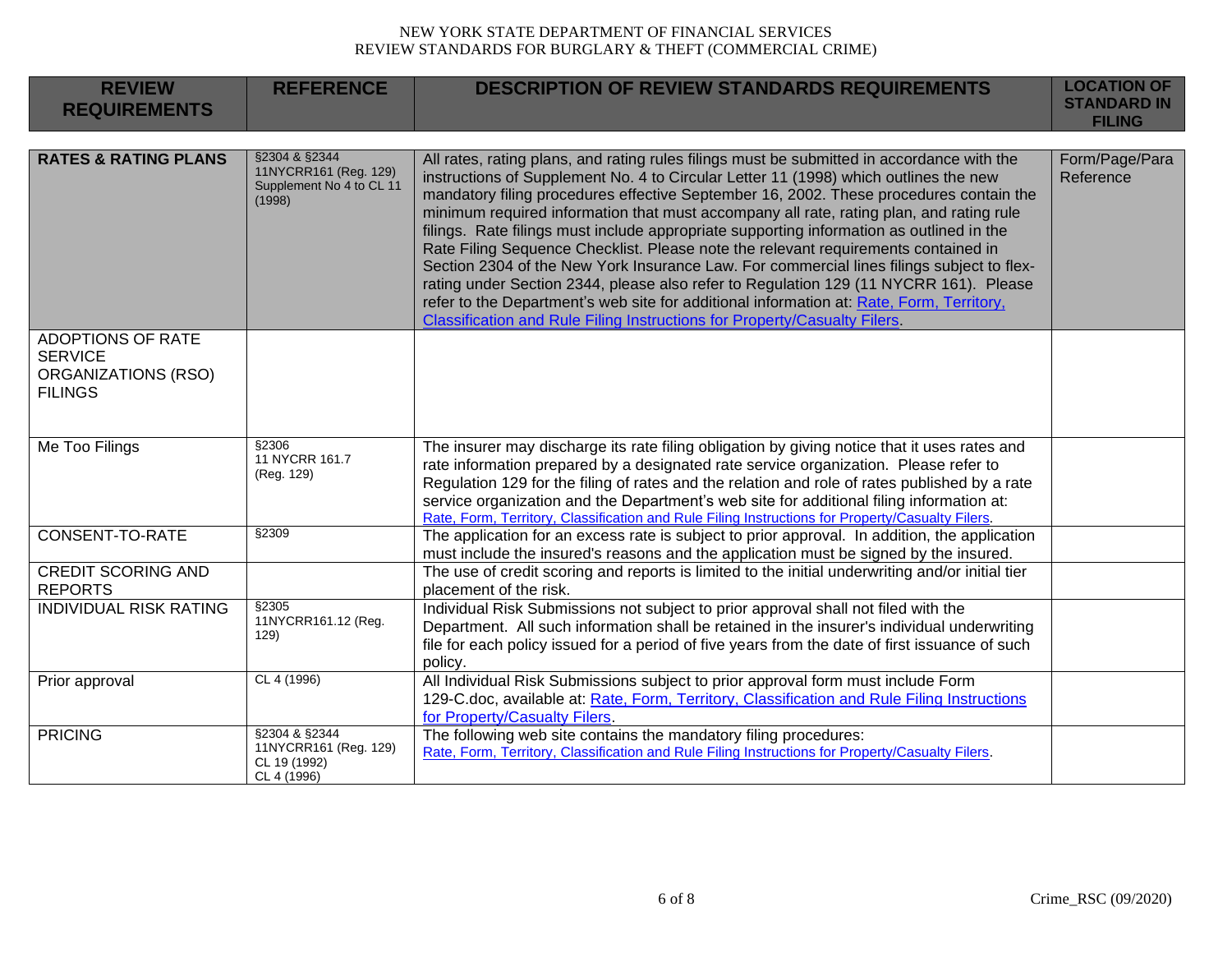| <b>REVIEW</b><br><b>REQUIREMENTS</b>      | <b>REFERENCE</b>                    | <b>DESCRIPTION OF REVIEW STANDARDS REQUIREMENTS</b>                                                                                                                                                                                                                                                                                                                                                                                                                                                | <b>LOCATION OF</b><br><b>STANDARD IN</b><br><b>FILING</b> |
|-------------------------------------------|-------------------------------------|----------------------------------------------------------------------------------------------------------------------------------------------------------------------------------------------------------------------------------------------------------------------------------------------------------------------------------------------------------------------------------------------------------------------------------------------------------------------------------------------------|-----------------------------------------------------------|
|                                           |                                     |                                                                                                                                                                                                                                                                                                                                                                                                                                                                                                    |                                                           |
| Minimum Premium Rules                     |                                     | Minimum Premium Rules- the submission should evidence the relationship between the<br>amount charged as a minimum premium and the costs associated with producing the<br>policy or coverage. Return Premium/Minimum Earned Premium Rules - the submission<br>should specify that the policy will be pro-rated or short-rated due to mid-term termination<br>of the policy. Premium may be considered fully earned only for policies insuring special<br>events that are only a few days in length. |                                                           |
| <b>Multi Tiering</b>                      |                                     | Eligibility requirements for each tier must be submitted. The tier eligibility requirements<br>must be specific and mutually exclusive, so that no insured would be eligible for more<br>than one tier. The rate effects of the tier eligibility requirements should not be duplicated in<br>any rating plans. Justification must be provided for the rate differential for each tier.                                                                                                             |                                                           |
| <b>Payment Plans</b>                      |                                     | Payment plans are outside of the rating structure, and do not have to be filed with the<br>Department or included as part of the manual rates.                                                                                                                                                                                                                                                                                                                                                     |                                                           |
| Service Charges                           |                                     | Late payment fees, reinstatement fees, and premium installment fees are to be classified<br>as service fees that are outside of the rating structure, and do not have to be filed with the<br>Department or included as part of the manual rates.                                                                                                                                                                                                                                                  |                                                           |
| <b>RATING PLAN</b><br><b>REQUIREMENTS</b> | §2344<br>11NYCRR161.8<br>(Reg. 129) | Rating plans are subject to prior approval. Even if the insurer is adopting a rating plan<br>from a Rate Service Organization (RSO) without modification, such plan is subject to the<br>prior approval requirements.                                                                                                                                                                                                                                                                              |                                                           |
| <b>Composite Rating</b>                   |                                     | For rating plan rules and standards, please refer to Regulation 129 and item RP-1 and<br>RP-2 of the Rate Filing Sequence Checklist, available at: Rate, Form, Territory,<br>Classification and Rule Filing Instructions for Property/Casualty Filers.                                                                                                                                                                                                                                             |                                                           |
| <b>Expense Reduction Plan</b>             |                                     | For rating plan rules and standards, please refer to Regulation 129 and item RP-1 and<br>RP-2 of the Rate Filing Sequence Checklist, available at: Rate, Form, Territory,<br>Classification and Rule Filing Instructions for Property/Casualty Filers.                                                                                                                                                                                                                                             |                                                           |
| <b>IRPM</b>                               |                                     | For rating plan rules and standards, please refer to Regulation 129 and item RP-1 and<br>RP-2 of the Rate Filing Sequence Checklist, available at: Rate, Form, Territory,<br>Classification and Rule Filing Instructions for Property/Casualty Filers.                                                                                                                                                                                                                                             |                                                           |
| Loss Rating                               |                                     | For rating plan rules and standards, please refer to Regulation 129 and item RP-1 and<br>RP-2 of the Rate Filing Sequence Checklist, available at: Rate, Form, Territory,<br>Classification and Rule Filing Instructions for Property/Casualty Filers.                                                                                                                                                                                                                                             |                                                           |
| <b>Retrospective Rating</b>               |                                     | For rating plan rules and standards, please refer to Regulation 129 and item RP-1 and<br>RP-2 of the Rate Filing Sequence Checklist, available at: Rate, Form, Territory,<br>Classification and Rule Filing Instructions for Property/Casualty Filers.                                                                                                                                                                                                                                             |                                                           |